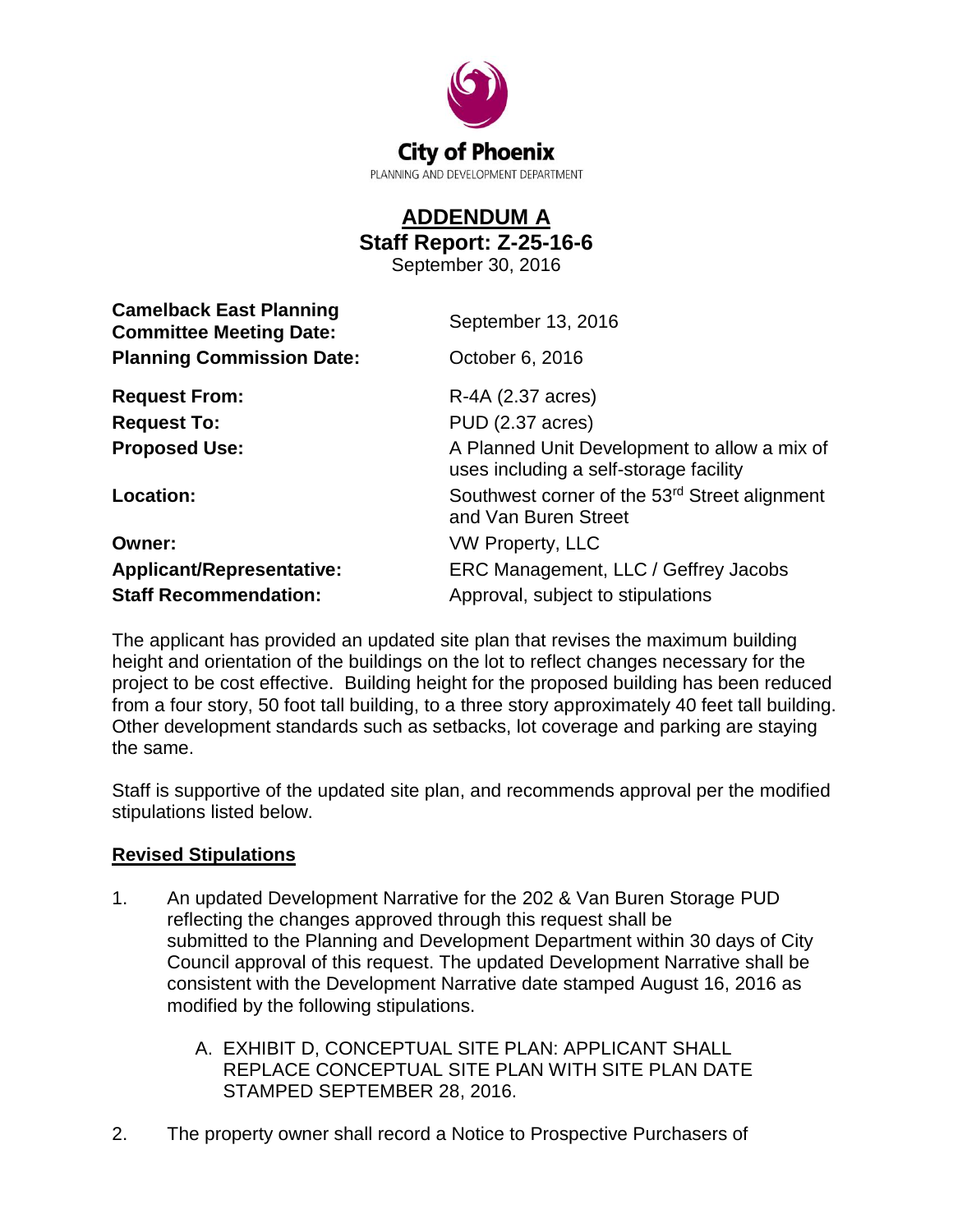Proximity to Airport in order to disclose the existence, and operational characteristics of City of Phoenix Sky Harbor International Airport (PHX) to future owners or tenants of the property. The form and content of such documents shall be according to the templates and instructions provided which have been viewed and approved by the City Attorney.

- 3. The developer shall provide documentation to the Planning and Development and Aviation departments prior to final site plan approval that Form 7460-1 has been filed for the development and that the development received a "No Hazard Determination" from the Federal Aviation Administration.
- 4. If temporary equipment used during construction exceeds the height of the permanent structure a separate Form 7460-1 shall be submitted to the Federal Aviation Administration (FAA) and a "No Hazard Determination" obtained prior to the construction start date.

## **Attachments**

Site Plan, date stamped September 28, 2016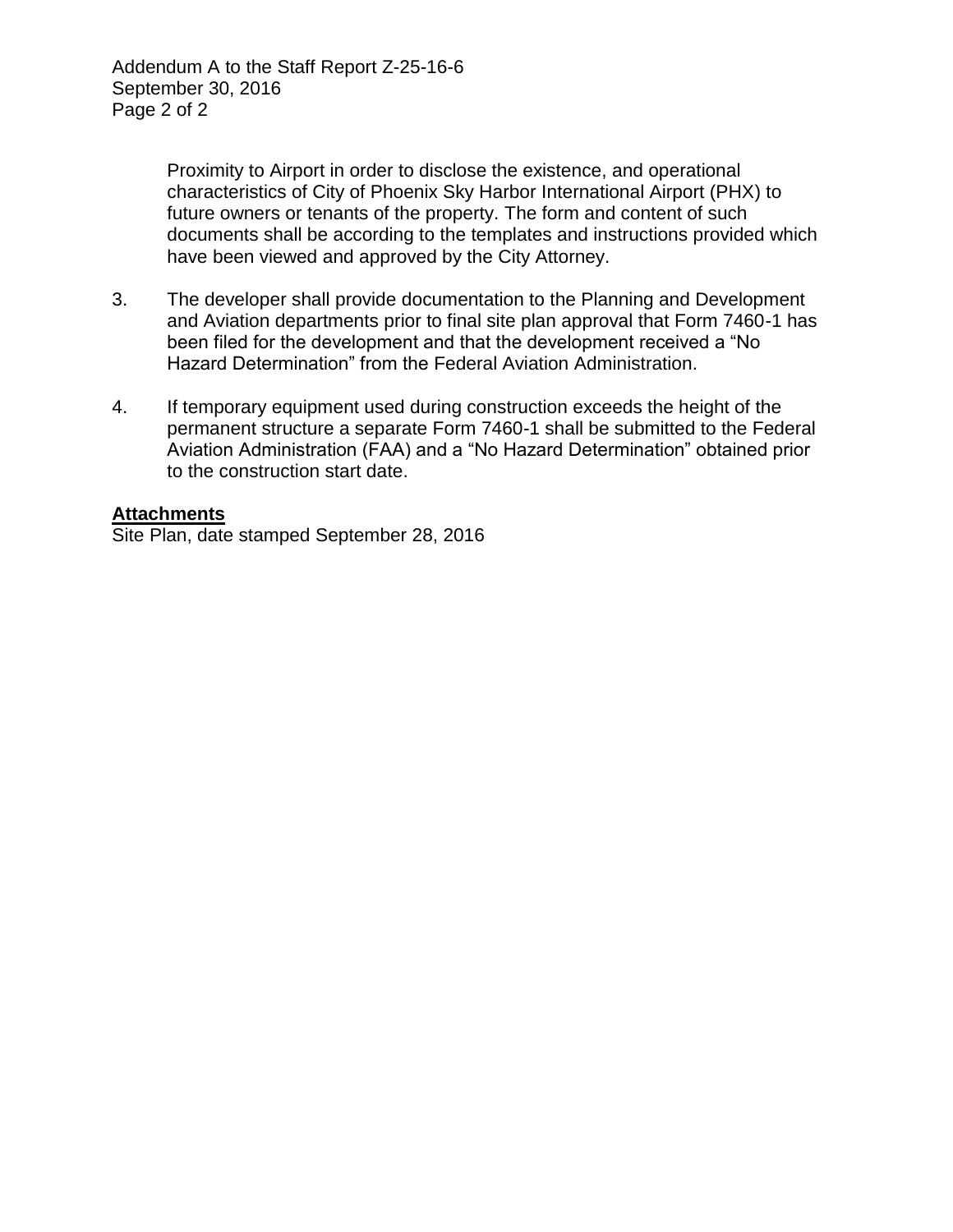